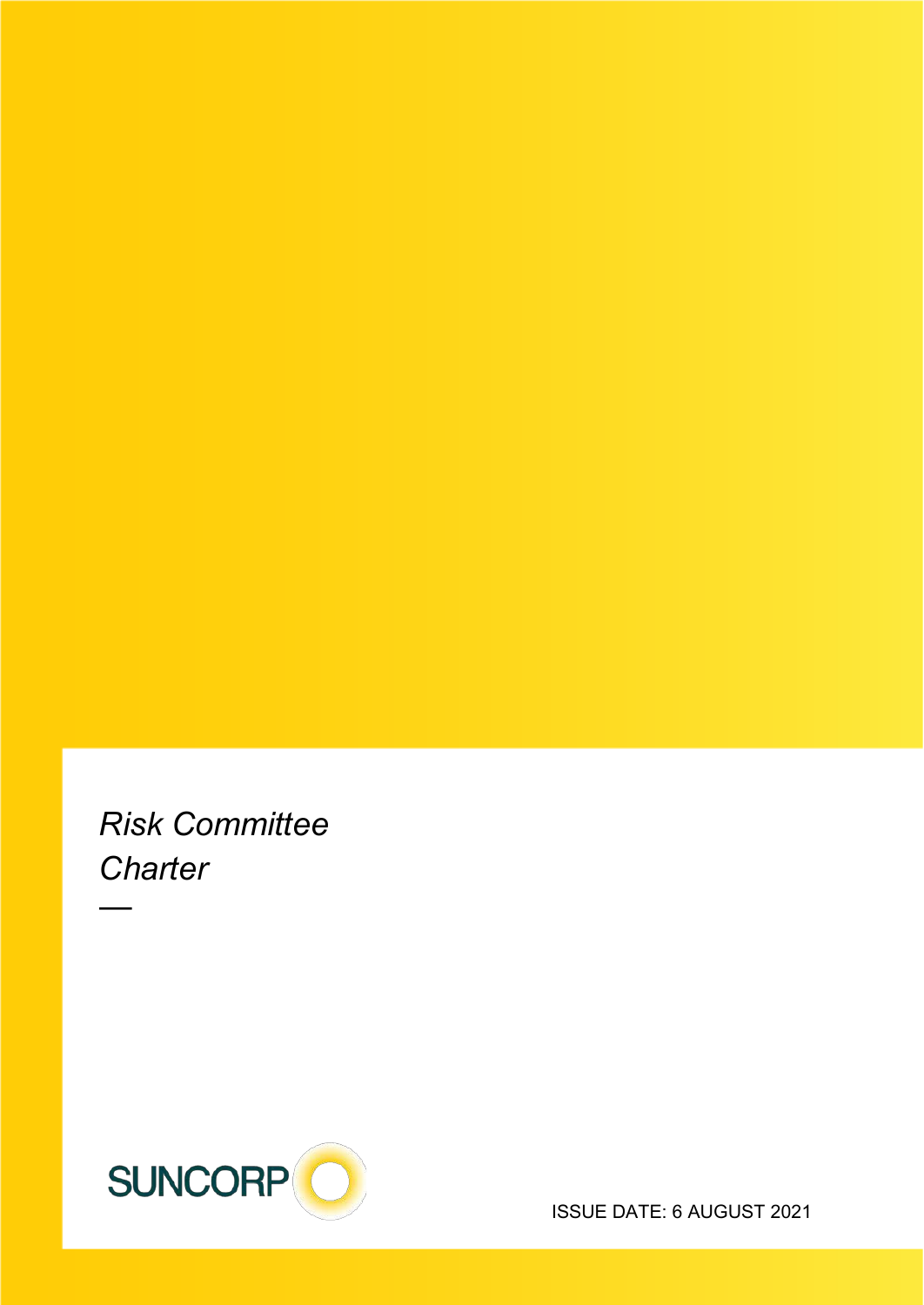## Introduction

This is the Charter of the Risk Committee. The Risk Committee, appointed by the Board of the Company specified in item 1 of the Schedule also operates as the Risk Committee for the Group, and performs the functions outlined in this Charter, for each of the entities (if any) specified in item 2 of the Schedule except where the entity specified in item 2 of the Schedule has appointed its own risk committee.

The purpose of the Risk Committee is to provide oversight across the Group for all categories of risk, including risk culture. In this role, the Risk Committee has the delegated authority from the Board to approve and oversee the processes used to identify, evaluate and manage risk. At its discretion, the Risk Committee may make recommendations to the Board, including recommendation of the Group's risk appetite.

#### **Definitions**

The following terms have the following meanings:

"**Board**" means the board of the Company and the board of each of the entities specified in item 2 of the Schedule, except for those entities which have appointed their own risk committee or adopted their own risk committee charter.

"**Company**" means the company specified in item 1 of the Schedule.

"**Company Secretary**" means the company secretary of the Company.

"**Group**" means the company specified in item 1 of the Schedule and the entities (if any) specified in item 2 of the Schedule.

"**Group Executive**" means senior executive positions directly reporting to the Group CEO & Managing Director.

"**Risk Committee**" means the risk committee of the Group.

"**Suncorp Group**" means the Suncorp Group Limited group of companies.

#### Role

The Risk Committee is responsible for performing the duties set out in this Charter to enable the Board to fulfil its oversight responsibilities in relation to the Group's:

- risk and compliance management policies and frameworks, ensuring that they remain appropriate to the size, business mix and complexity of the Group, and are consistent with the Group's business plan; and
- identification, assessment and management of risk (encompassing financial and non-financial risk) and compliance in accordance with the Group's risk and compliance management policies and frameworks.

## **Composition**

The Risk Committee will be appointed by the Board and shall comprise not less than three directors. All members of the Risk Committee must be non-executive directors, and a majority of members must be independent.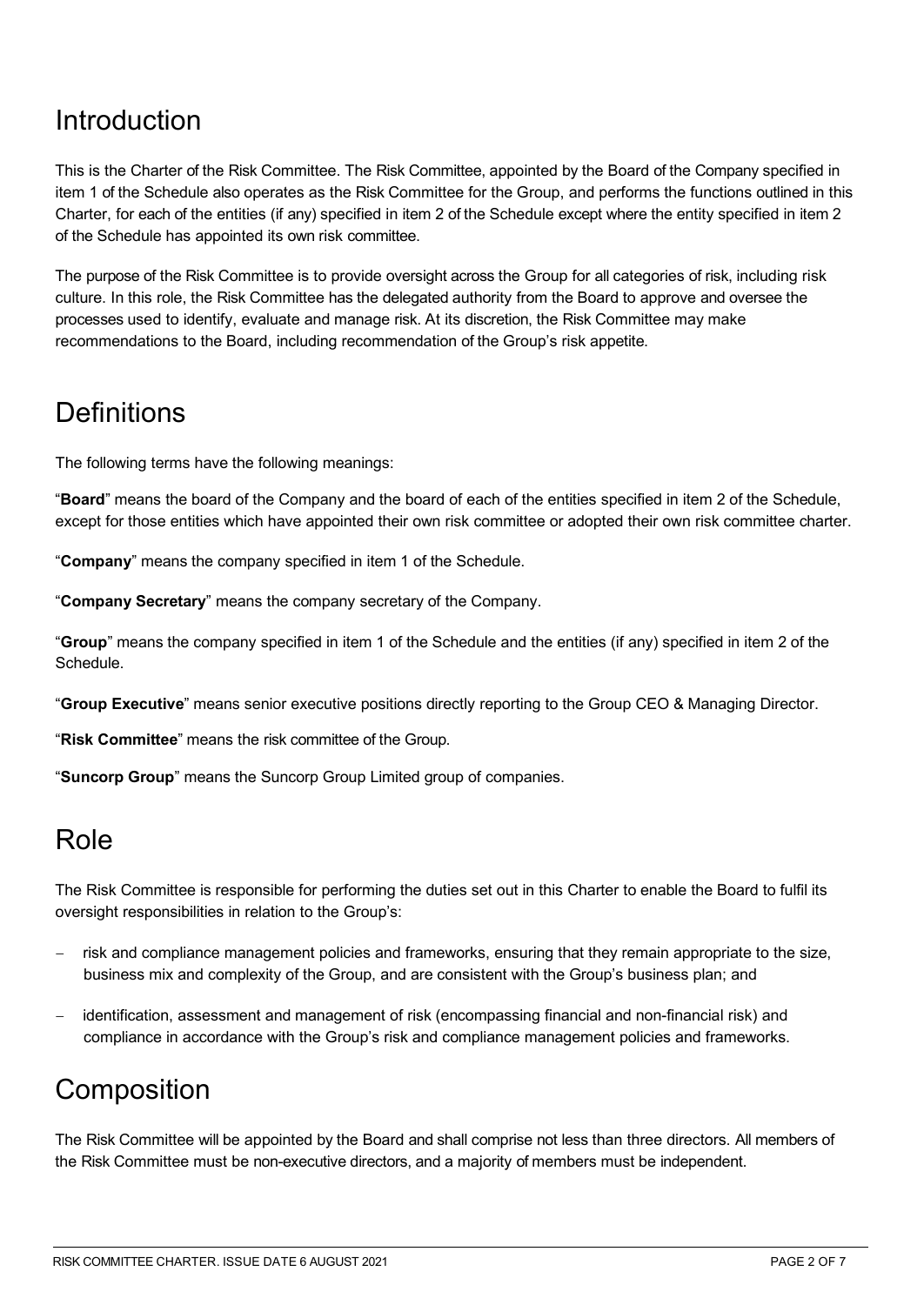# Chairman

The Board shall appoint one of the Risk Committee members to serve as the Risk Committee Chairman. The Risk Committee Chairman shall be an independent director. The Risk Committee Chairman will not be the Chairman of the Board. The Risk Committee Chairman and membership will be confirmed annually.

#### Administrative Matters and Procedures

Meetings shall be held at a frequency determined by the Risk Committee but in any event not less than five times per year. Special meetings may be convened by the Risk Committee Chairman as required.

A quorum of any meeting will be two members or such other number determined by the Board. The agenda and supporting documentation will be circulated to the Risk Committee members in a reasonable period in advance of each meeting.

Board members, who are not Risk Committee members, will receive copies of papers and may attend meetings of the Risk Committee as observers.

Non-committee members may attend part or all of any meeting of the Risk Committee at the invitation of the Risk Committee Chairman. The Risk Committee Chairman will offer standing invitations to the Group CEO & Managing Director, the Chief Risk Officer, the External Auditor and the Executive General Manager Internal Audit. Specific invitations will be offered to other Group Executives to lead discussions in their areas of accountability where required.

The secretary of the Risk Committee will be the Company Secretary, or such other person as nominated by the Board. The secretary of the Risk Committee will circulate minutes to members of the Risk Committee and the Board as soon as practicable after each meeting.

The Risk Committee Chairman will provide the Chief Risk Officer with clear right of access to the Risk Committee and the Board.

Any time sensitive matters that may require engagement of the Risk Committee in between meetings should be raised by the Group CEO & Managing Director or the Group Chief Risk Officer with the Risk Committee Chairman. The Risk Committee Chairman will determine if a formal Board or Risk Committee meeting needs to be convened or how the Committee members will be otherwise informed. In addition, any Risk Committee members may raise a time sensitive matter directly with the Risk Committee Chairman outside of the scheduled meetings.

## **Reporting**

The Risk Committee shall submit an update to the Board summarising the Risk Committee activities and detailing any approvals or recommendations after each committee meeting.

The Risk Committee shall submit an annual Letter of Representation to the Audit Committee confirming the status of material risk issues considered by the Committee that may be relevant to the annual Financial Statements.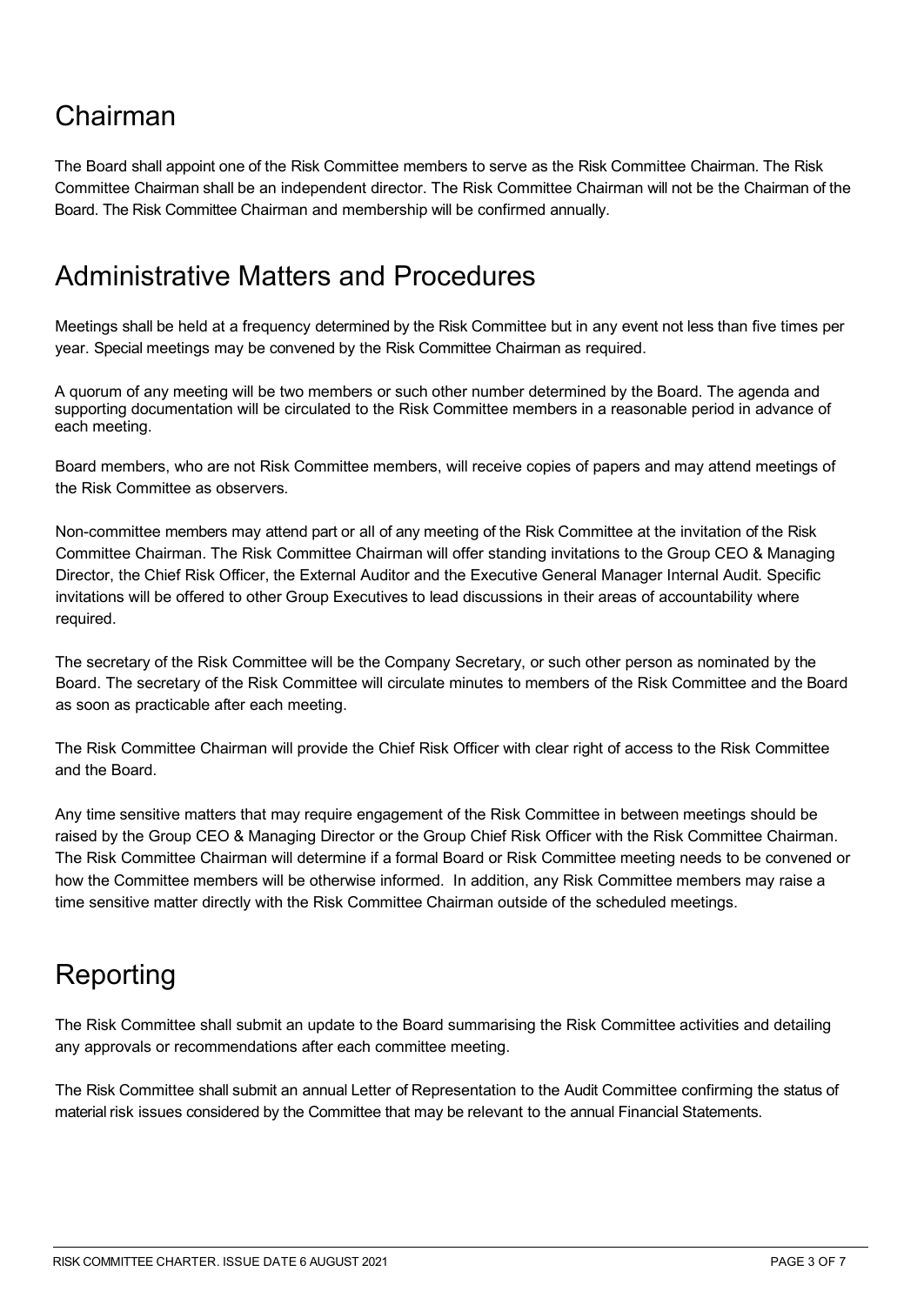## Duties and Responsibilities

The Risk Committee shall:

- review and approve or recommend for approval by the Board the Group's Risk Management Strategies, the Enterprise Risk Management Framework and Group Policies, principles, limits, standards and guidelines in relation to specific categories of risk;
- − oversee the performance of the Group against the Risk Management Strategies, management's implementation and operation of the Enterprise Risk Management Framework and adherence to internal risk and compliance management policies, principles, limits standards and guidelines;
- − review and consider an independent report on the appropriateness, effectiveness and adequacy of the Group's Enterprise Risk Management Framework, against prudential requirements as required, or at least every three years;
- review and recommend for approval by the Board the Risk Appetite Statements for the Group and its Australian general insurance and banking entities, and thereafter oversee adherence of the Group to the approved Risk Appetite Statements;
- review and consider the Group's risk profile, including receiving reports from management on:
	- − its assessment of the risks described in the Enterprise Risk Management Framework including key risk and compliance exposures and any actions being taken to ensure that the Group continues to operate within risk appetite or to bring risk levels back within the risk appetite set by the Board;
	- material matters that may impact risk and compliance exposures, and actions being taken to address these;
	- − data from risk systems, demonstrating attention to core risk and compliance management practices, that encompasses risks, compliance obligations, controls, incidents and actions;
	- actions being taken to strengthen risk and compliance management practices, including the control environment;
	- − key risk categories including Strategic Risks, People Risk and Technology Security Risk, and Aggregate Risk Exposures; and
	- actions to address significant risk incidents, compliance breaches and material deviations from the Enterprise Risk Management Framework, including "lessons learned" and thematic or systemic issues that require attention.
- − oversee the Group's legal, regulatory and industry code compliance processes including compliance by subsidiary companies, and where considered necessary, commission and direct specific actions and assignment of responsibility to ensure compliance practices are adequate;
- − oversee management's actions to address the risk and compliance implications of new and emerging risks, regulatory change, organisational change and major initiatives;
- − oversee Management's approach to breach management and the fair and timely completion of material customer remediation programs across the Group;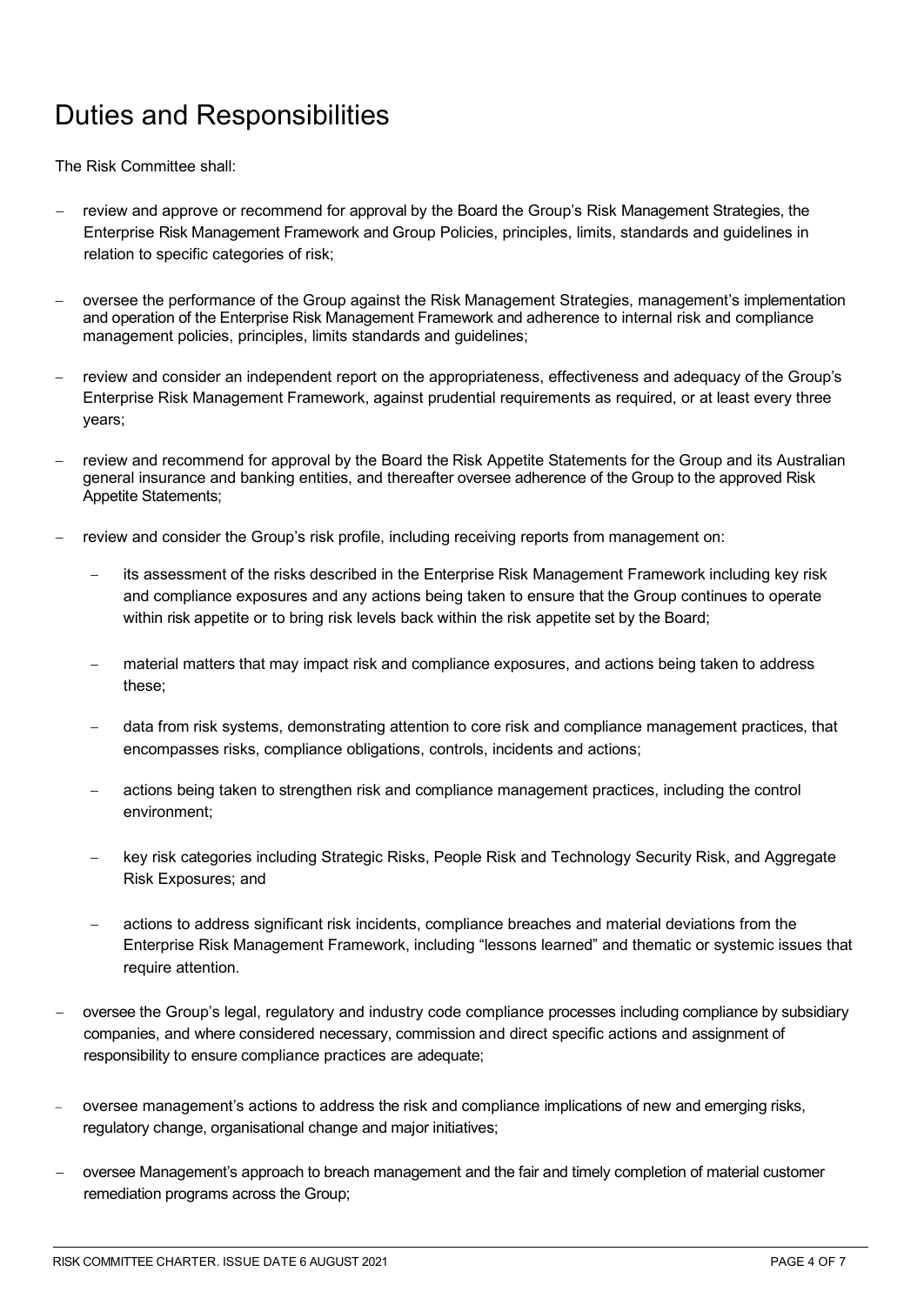- review and consider reports from internal and external audit that provide a third line of defence view of the risk and compliance activities of the Group;
- − oversee management's assessment of risk culture and consider actions required to ensure a sound risk culture is maintained and make recommendations to the Board as required;
- − review and approve or recommend to the Board for approval (or as per each Policy's stated Approval Body) any new, material variation in, or repeal of Group Policies;
- − endorse, approve or review (as the Risk Committee considers appropriate) any transaction or other proposal that involves Group Executives exceeding limits detailed in Group Policies;
- review and approve any recommendations made by management in accordance with Delegations of Authority assigned to the Risk Committee under Group Policies (including for new products and platforms);
- review and recommend for approval by the Board the APRA Risk Management Declaration, Financial Services Council Statement of Compliance and any other statutory statements covering governance and risk management matters in accordance with regulatory requirements;
- review and approve the Intra-Group Transactions and Exposure Limits, and review and consider reports from management that monitor the exposures against the approved limits;
- review and consider the approach, objectives, timeframes, scenario considerations and outcomes for the Group capital stress testing and their application in setting the Group's risk appetite and capital targets;
- − direct management (including the Chief Risk Officer) to prepare and present reports or updates on matters of relevance to the Risk Committee in fulfilling its role;
- − constructively challenge management recommendations and actions with the objective of improving the Group's approach to risk and compliance management; and
- direct any special investigations deemed necessary and engage and consult independent experts where considered necessary or desirable to carry out its responsibilities and rely on the advice of such experts.

## Other Responsibilities

The Risk Committee shall:

- in consultation with the Group CEO & Managing Director, provide prior endorsement for the appointment of (and thereafter monitor his/her performance and objective setting) and, if relevant, removal of the Group Chief Risk Officer;
- − regularly review this Charter and its continuing adequacy, together with an evaluation of the Risk Committee's effectiveness and the extent to which the Risk Committee has met the requirements of the Charter. The Risk Committee shall, as required, recommend changes in the Charter to the Board for approval; and
- be available to meet regulators on request.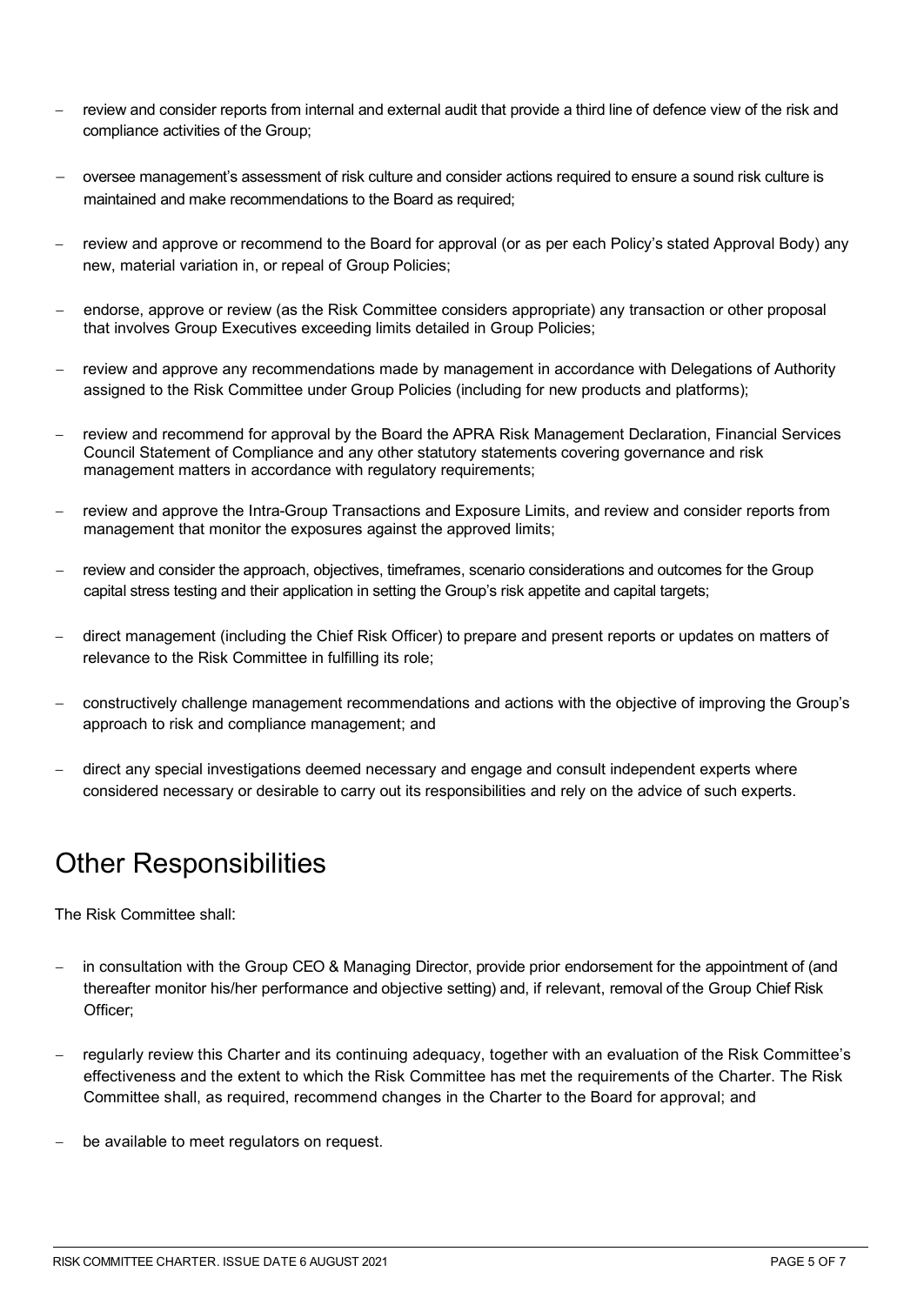#### Interaction with the Board and Other Committees

The Chairman of the Risk Committee will periodically meet with the Chairman of the:

- Board:
- − Customer Committee;
- − Audit Committee;
- − People & Remuneration Committee; and
- Other standing committees of the Board as appropriate

to consider and share key information identified by those committees.

Matters requiring the attention of the Board and other committees will be circulated to the appropriate committee by the secretary of the Risk Committee.

## Function of Representative Parties

It is recognised that members of the Risk Committee are not full-time employees of the Group and generally do not represent themselves to be experts in the fields of risk management. As such, it is not the responsibility of the Risk Committee personally to conduct risk management reviews.

The Group Executives are responsible for identifying, assessing and managing risk within the Group's risk appetite and policy requirements and implementing systems to effectively manage compliance obligations. The Group Executives will provide regular updates to the Risk Committee on these activities, where appropriate, and will escalate issues to the Risk Committee for its review as and when appropriate.

The Chief Risk Officer is responsible for defining the risk management process and policy frameworks, providing challenge to the first line of defence on risk management activities, assessing risks and reporting to the Risk Committee. The Chief Risk Officer is responsible for the preparation and coordination of information provided to the Risk Committee, and in doing so may rely upon information contained within risk systems and reports prepared by management in accordance with the three lines of defence model as described in the Enterprise Risk Management Framework.

Internal Audit is responsible for independent assurance over the effectiveness of the systems of controls and the application of the Enterprise Risk Management Framework.

# Rights of Access and Authority

Each member of the Risk Committee has rights of access to executives, risk and financial control employees, Appointed Actuaries, Internal Audit and External Audit without management present, and rights to seek explanations and additional information from both management and auditors, in order to fulfil their role and undertake their duties.